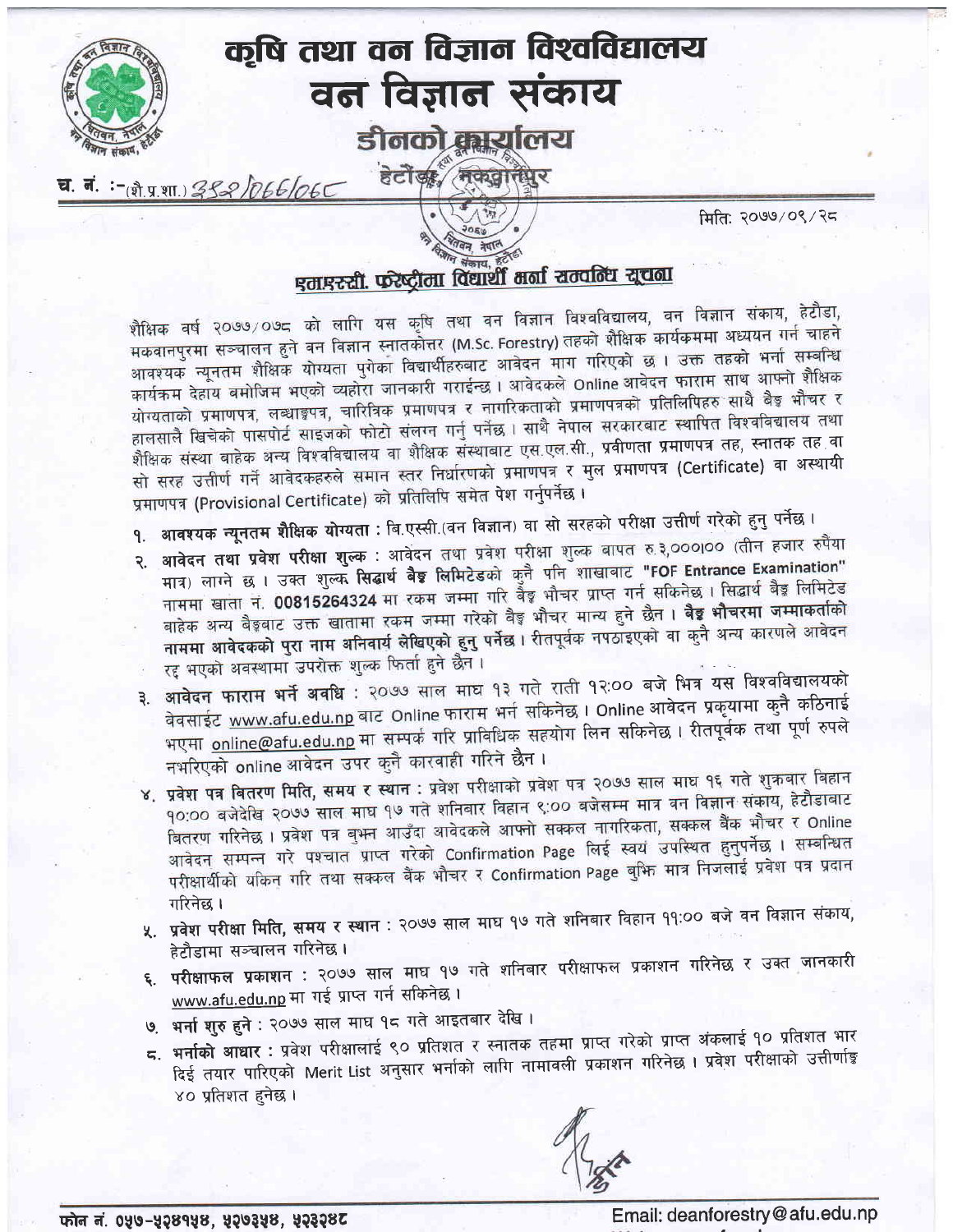

- ९. स्नातक तहको पाठ्यक्रमबाट निम्न विषयहरुमा कुल क्<del>छ</del>यचटा प्रश्नहरु समावेश गरि प्रवेश परीक्षाको प्रश्नपत्र तयार गरिनेछ र सबै प्रश्नहरु बहुछनौटिय बस्तुगत किसिम (Multiple Choice Objective Type) को हुनेछ, जसको लागि ७० मिनेट समय दिइनेछ । प्रवेश परीक्षामा समावेश गरिने विषयहरु र प्रश्न संख्या निम्नानुसार हनेछन् ।
	- (a) Silviculture 10
- (b) Forest Management 10
- (c) Forest Ecology 5
- (f) Community Forestry 10
- (d) Agroforestry 5
- (e) Forest Protection 5
- (i) Watershed Management 5
- (g) Soil Conservation 10
- (h) Forest Utilization 10
- 
- (j) Wildlife and Planning and Management of National Parks and Protected Areas 10 (k) Forest Mensuration, Biometrics and Research - 10
- १०. भर्ना कोटा विवरण:

एम.एस्सी. फरेष्ट्री तहमा निम्नानुसारको विद्यार्थी भर्ना लिईनेछ । कृषि तथा वन विज्ञान विश्वविद्यालय, वन विज्ञान संकाय र नेपाल सरकार, वन तथा वातावरण मन्त्रालय बीच MOU भए बमोजिम मनोनयन भई आउने व्यक्तिहरु Sponsored Student कोटामा समावेश गरि निरन्तरता दिईनेछ। साथै स्टाफ कोटा र Sponsored Nepalese Student कोटाको स्थान रिक्त भएमा UDF कोटा सरह रुपान्तरण गरी योग्यताक्रमानसार अर्को विद्यार्थी भर्ना गरिनेछ।

|                           | कोटा                                                  | सीट संख्या |
|---------------------------|-------------------------------------------------------|------------|
| क.सं.                     |                                                       |            |
| $(\overline{dp})$         | <b>Subsidized Student</b>                             |            |
| (ख)                       | <b>Full Pay Student</b>                               |            |
| (TT)                      | <b>Staff Seat (Full Pay)</b>                          |            |
| $(\nabla)$                | Ministry of Forest & Environment (Sponsored Student)  |            |
| $(\overline{S})$          | MOU (Other Organization - Sponsored Nepalese Student) |            |
| $(\overline{\mathbf{v}})$ | <b>UDF (Merit Student)</b>                            |            |
|                           | ज सम                                                  | X X        |

मेरीटको आधारमा विद्यार्थी भर्ना निर्धारण गरिएकोले भर्ना रद्द गरी स्थान रिक्त भएमा प्रवेश परीक्षामा उत्तीर्णको योग्यताक्रमानुसार अर्को विद्यार्थी भर्ना गरिनेछ ।

- 99. भर्नाका लागि पेश गर्ने आवश्यक कागजात तथा प्रमाणपत्रहरु : भर्ना हुनको लागि आवेदन साथ संलग्न सम्पूर्ण कागजात तथा प्रमाणपत्रहरु सक्कलै पेश गर्नुपर्नेछ । भर्नाको समयमा पेश गर्नुपर्ने कागजात तथा प्रमाणपत्रहरु
	- क) पासपोर्ट साइजको फोटो ३ (तीन)
	- ख) नेपाली नागरिकताको सक्कल प्रमाणपत्र
	- ग) एस.एल.सी. को सक्कल लब्धाडू (Transcript) र चारित्रिक प्रमाण पत्र
	- घ) प्रमाणपत्र तहको सक्कल लब्धाडु (Transcript) र चारित्रिक पत्र
	- ड) प्रमाणपत्र तहको सक्कल मूल⁄स्थाई प्रमाणपत्र वा अस्थाई Provisional Certificate
	- च) स्नातक तहको सक्कल लब्धाडु (Transcript) र चारित्रिक पत्र
	- छ) स्नातक तहको सक्कल मूल/स्थाई प्रमाणपत्र वा अस्थाई Provisional Certificate
	- ज) समानस्तर निर्धारण (Equivalent) को प्रमाण पत्र
	- <u> भा) सम्बन्धित कोटामा भर्ना हुन पेश गरेको सम्बन्धित निकायको सक्कल सिफारिस पत्र का</u>
	- ञ) प्रवेश परीक्षाको सक्कल प्रवेश पत्र

फोन नं. ०५७-५२४१५४, ५२७३५४, ५२३२४ट

Email: deanforestry@afu.edu.np  $A_n$